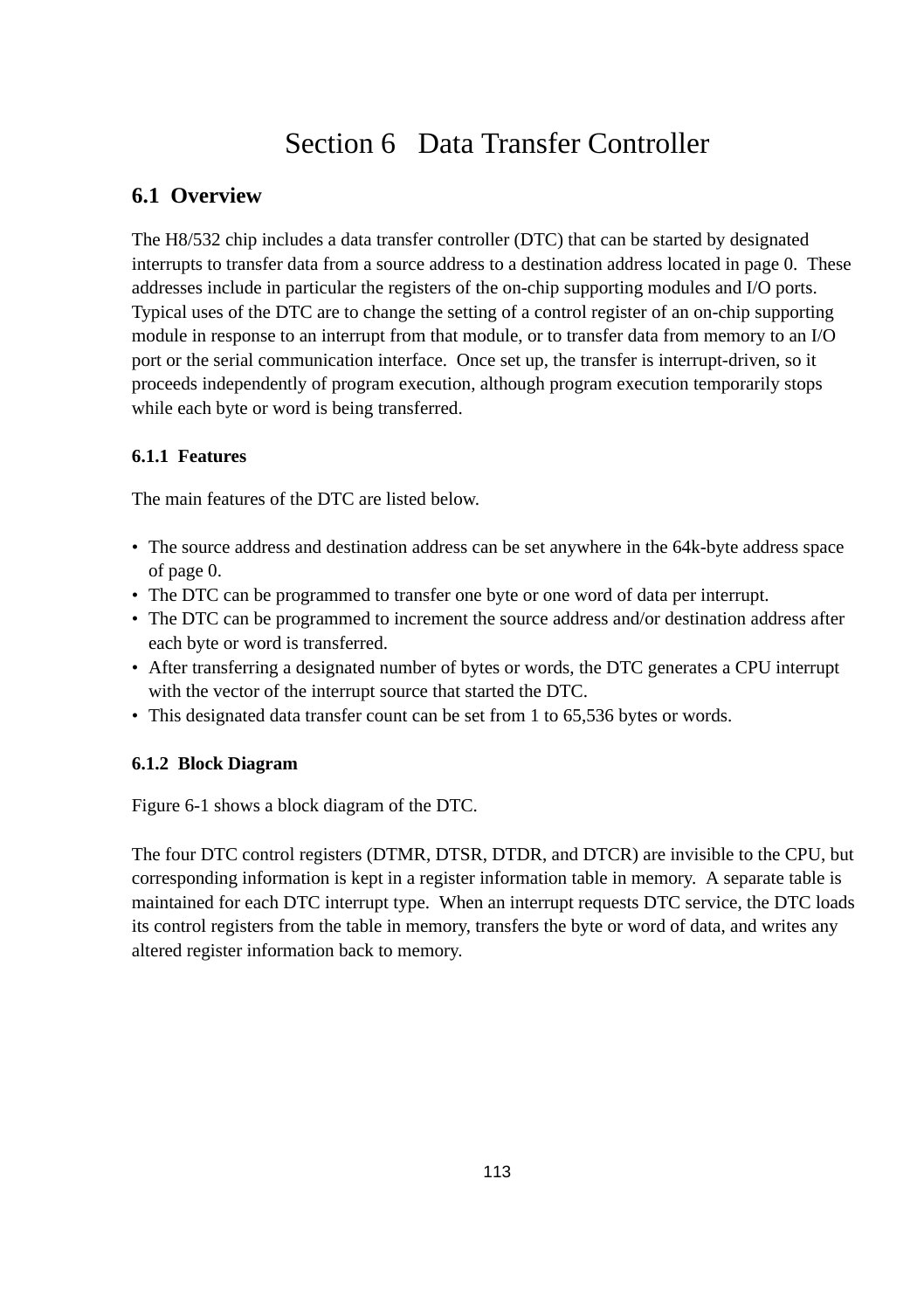



#### **6.1.3 Register Configuration**

The four DTC control registers are listed in table 6-1. These registers are not located in the address space and cannot be written or read by the CPU. To set information in these registers, a program must write the information in a table in memory from which it will be loaded by the DTC.

| Table 6-1 Internal Control Registers of the DTC |  |  |  |  |  |
|-------------------------------------------------|--|--|--|--|--|
|-------------------------------------------------|--|--|--|--|--|

| <b>Name</b>                                | <b>Abbreviation</b> | <b>Read/Write</b> |
|--------------------------------------------|---------------------|-------------------|
| Data transfer mode register                | <b>DTMR</b>         | Disabled          |
| Data transfer source address register      | <b>DTSR</b>         | Disabled          |
| Data transfer destination address register | <b>DTDR</b>         | <b>Disabled</b>   |
| Data transfer count register               | <b>DTCR</b>         | <b>Disabled</b>   |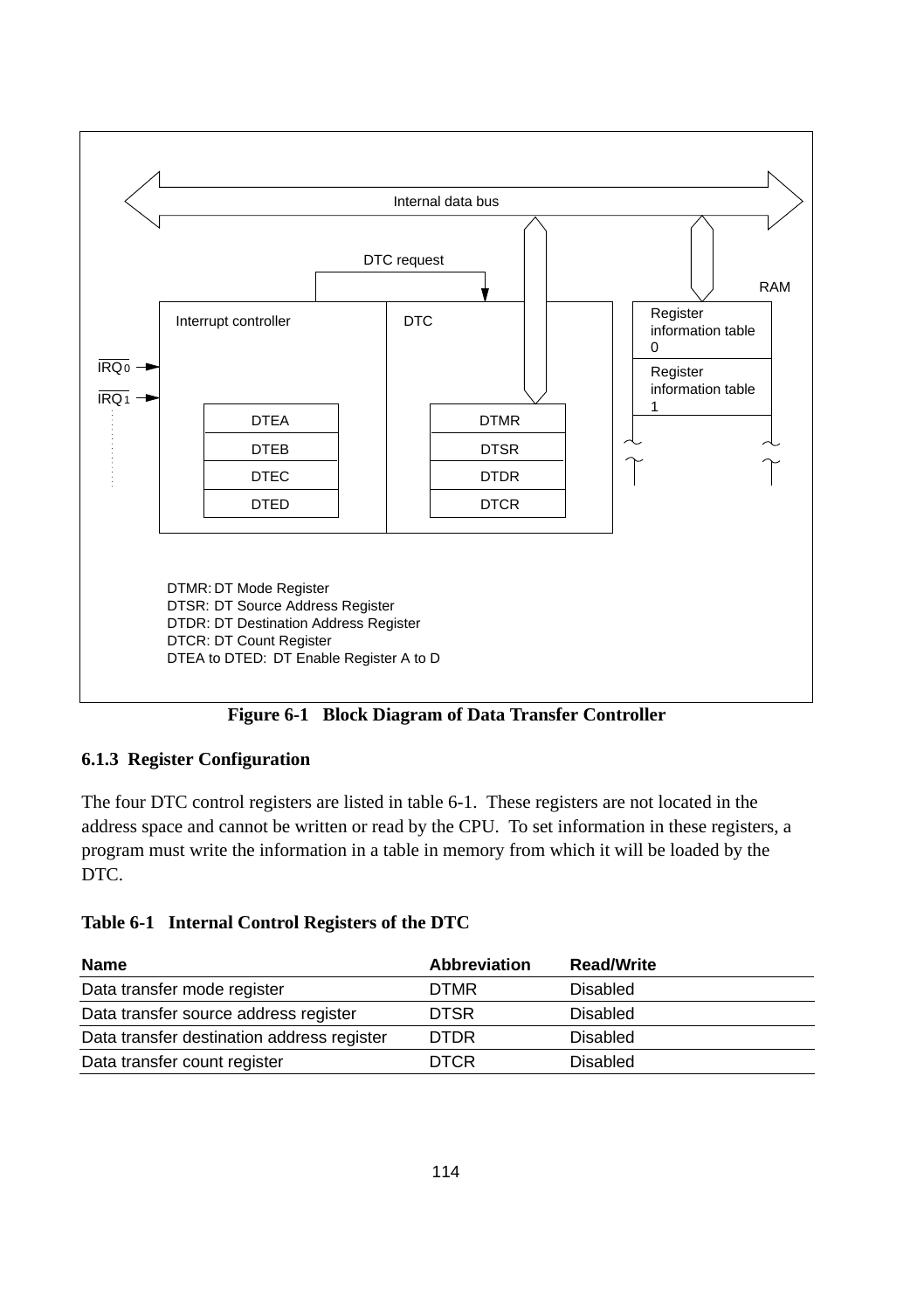Starting of the DTC is controlled by the four data transfer enable registers, which are located in high addresses in page 0. Table 6-2 lists these registers.

| <b>Name</b>   | <b>Abbreviation</b> | <b>Read/Write</b> | <b>Address</b> | <b>Initial Value</b> |
|---------------|---------------------|-------------------|----------------|----------------------|
| Data transfer | <b>DTEA</b>         | R/W               | H'FFF4         | H'00                 |
| enable        | <b>DTEB</b>         | R/W               | H'FFF5         | H'00                 |
| register      | <b>DTEC</b>         | R/W               | H'FFF6         | H'00                 |
|               | DTED                | R/M               | H'FFF7         | H'00                 |

| Table 6-2 Data Transfer Enable Registers |  |  |  |  |
|------------------------------------------|--|--|--|--|
|------------------------------------------|--|--|--|--|

### **6.2 Register Descriptions**

#### **6.2.1 Data Transfer Mode Register (DTMR)**

| Bit        | 15        | 14 13 | 12 11 | 10 | 987 |  | $6\quad 5\quad 7$ | -4 | -3 |  |  |
|------------|-----------|-------|-------|----|-----|--|-------------------|----|----|--|--|
|            | <b>Sz</b> | DI    |       |    |     |  |                   |    |    |  |  |
| Read/Write |           |       |       |    |     |  |                   |    |    |  |  |

The data transfer mode register is a 16-bit register, the first three bits of which designate the data size and specify whether to increment the source and destination addresses.

**Bit 15—Sz (Size):** This bit designates the size of the data transferred.

| <b>Bit 15</b> |                                                                                   |  |
|---------------|-----------------------------------------------------------------------------------|--|
| Sz            | <b>Description</b>                                                                |  |
| $\Omega$      | Byte transfer                                                                     |  |
|               | Word transfer* (two bytes at a time)                                              |  |
|               | * For word transfer, the source and destination addresses must be even addresses. |  |

**Bit 14—SI (Source Increment):** This bit specifies whether to increment to source address.

#### **Bit 14**

| <b>SI</b>    | <b>Description</b>                                                               |
|--------------|----------------------------------------------------------------------------------|
| <sup>0</sup> | Source address is not incremented.                                               |
|              | 1) If $Sz = 0$ : Source address is incremented by $+1$ after each data transfer. |
|              | 2) If $Sz = 1$ : Source address is incremented by $+2$ after each data transfer. |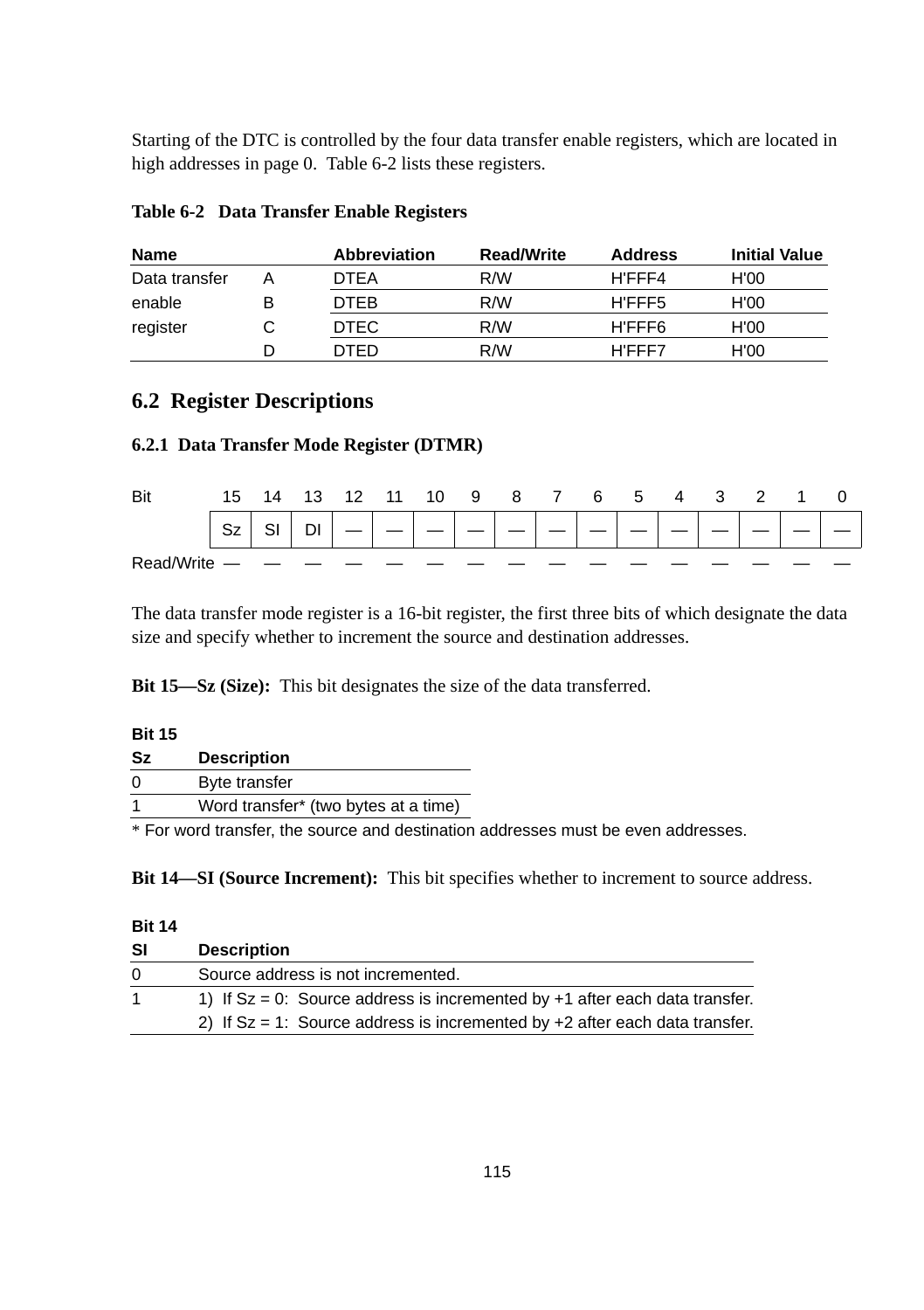**Bit 13—DI (Destination Increment):** This bit specifies whether to increment to destination address.

#### **Bit 13**

| DI  | <b>Description</b>                                                                    |
|-----|---------------------------------------------------------------------------------------|
| - 0 | Destination address is not incremented.                                               |
|     | 1) If $Sz = 0$ : Destination address is incremented by $+1$ after each data transfer. |
|     | 2) If $Sz = 1$ : Destination address is incremented by $+2$ after each data transfer. |

**Bits 12 to 0—Reserved Bits:** These bits are reserved.

#### **6.2.2 Data Transfer Source Address Register (DTSR)**

| Bit        | 15 | 14 | 13 | 12 | 11 | 10 | - 9 | 8 7 | 6 5 4 |  | 3 | -2 |  |
|------------|----|----|----|----|----|----|-----|-----|-------|--|---|----|--|
|            |    |    |    |    |    |    |     |     |       |  |   |    |  |
| Read/Write |    |    |    |    |    |    |     |     |       |  |   |    |  |

The data transfer source register is a 16-bit register that designates the data transfer source address. For word transfer this must be an even address. In the maximum mode, this address is implicitly located in page 0.

#### **6.2.3 Data Transfer Destination Register (DTDR)**



The data transfer destination register is a 16-bit register that designates the data transfer destination address. For word transfer this must be an even address. In the maximum mode, this address is implicitly located in page 0.

#### **6.2.4 Data Transfer Count Register (DTCR)**

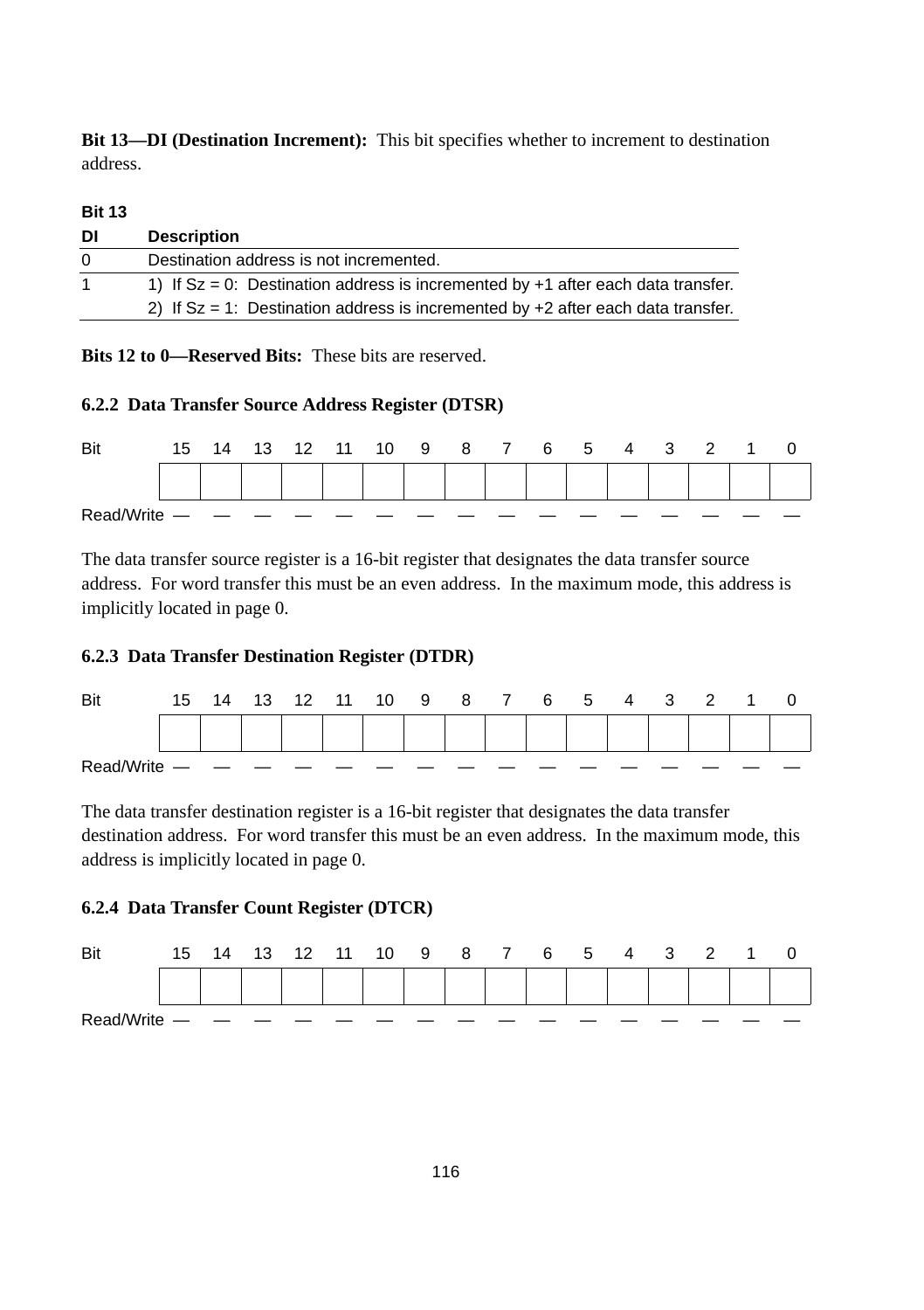The data transfer count register is a 16-bit register that counts the number of bytes or words of data remaining to be transferred. The initial count can be set from 1 to 65,536. A register value of 0 designates an initial count of 65,536.

The data transfer count register is decremented automatically after each byte or word is transferred. When its value reaches 0, indicating that the designated number of bytes or words have been transferred, a CPU interrupt is generated with the vector of the interrupt that requested the data transfer.

#### **6.2.5 Data Transfer Enable Registers A to D (DTEA to DTED)**

These four registers designate whether an interrupt starts the DTC. The bits in these registers are assigned to interrupts as indicated in table 6-3. No bits are assigned to the NMI, FOVI, OVI, and ERI interrupts, which cannot request data transfers.

| Bit           |     |     |     |     | w   |     |     |     |
|---------------|-----|-----|-----|-----|-----|-----|-----|-----|
|               |     |     |     |     |     |     |     |     |
| Initial value |     |     |     |     |     |     |     |     |
| Read/Write    | R/W | R/W | R/W | R/W | R/W | R/W | R/W | R/W |

|  | Table 6-3 Assignment of Data Transfer Enable Registers |  |  |  |  |
|--|--------------------------------------------------------|--|--|--|--|
|--|--------------------------------------------------------|--|--|--|--|

| 0                          |
|----------------------------|
| IRQ <sub>1</sub>           |
|                            |
| ICI                        |
|                            |
| <b>CMIA</b>                |
|                            |
| ADI                        |
| <b>OCIA</b><br><b>CMIB</b> |

**Note:** Bits marked "—" should always be cleared to "0."

If the bit for a certain interrupt is set to "1," that interrupt is regarded as a request for DTC service. If the bit is cleared to "0," the interrupt is regarded as a CPU interrupt request.

Only the 16 interrupts indicated in table 6-3 can request DTC service. DTE bits not assigned to any interrupt (indicated by "—" in table 6-3) should be left cleared to "0."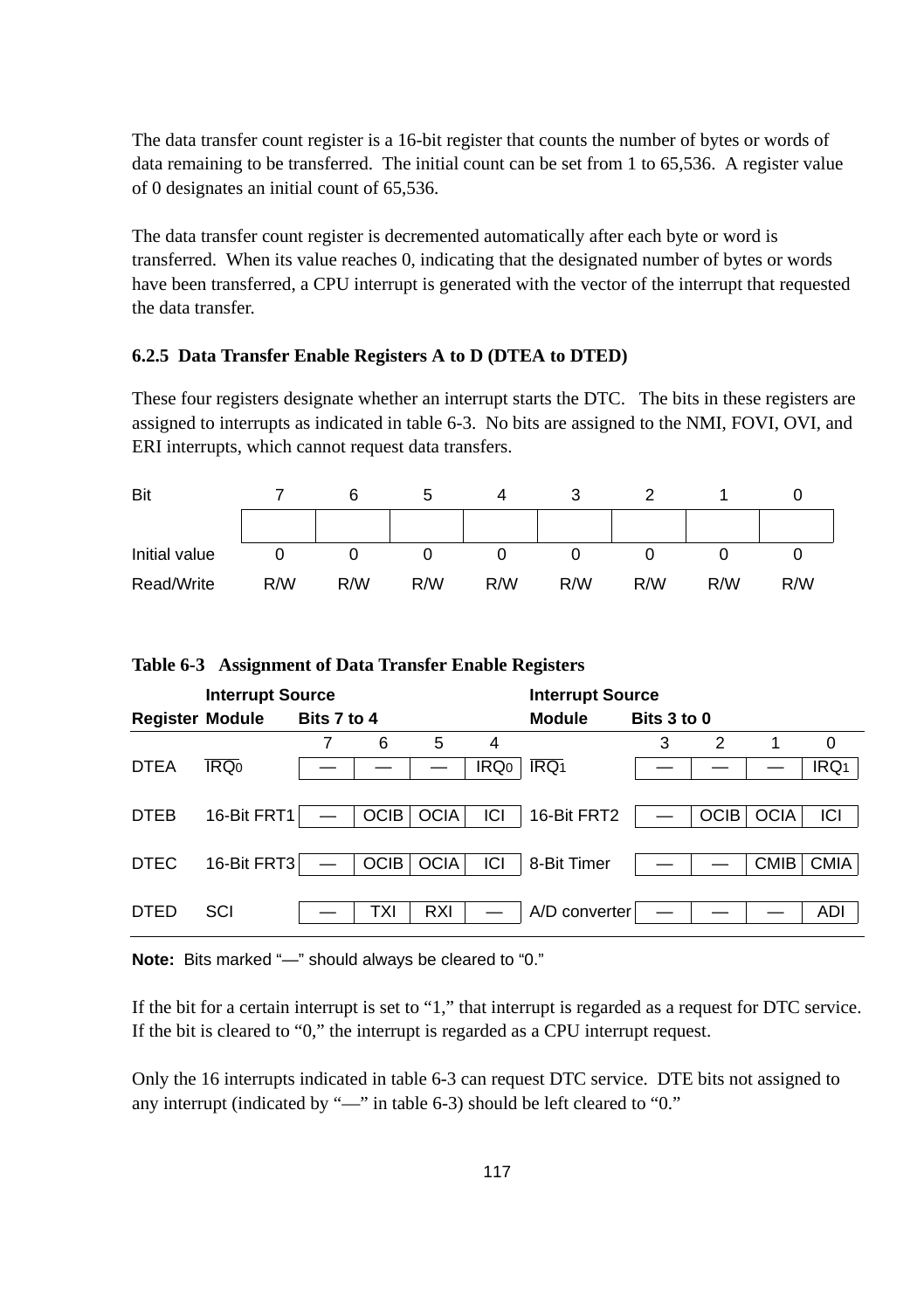• **Note on Timing of DTE Modifications:** The interrupt controller requires two system clock (ø) periods to determine the priority level of an interrupt. Accordingly, when an instruction modifies a data transfer enable register, the new setting does not take effect until the third state after that instruction has been executed.

# **6.3 Data Transfer Operation**

### **6.3.1 Data Transfer Cycle**

When started by an interrupt, the DTC executes the following data transfer cycle:

- 1. From the DTC vector table, the DTC reads the address at which the register information table for that interrupt is located in memory.
- 2. The DTC loads the data transfer mode register and source address register from this table and reads the data (one byte or word) from the source address.
- 3. If so specified in the mode register, the DTC increments the source address register and writes the new source address back to the table in memory.
- 4. The DTC loads the data transfer destination address register and writes the byte or word of data to the destination address.
- 5. If so specified in the mode register, the DTC increments the destination address register and writes the new destination address back to the table in memory.
- 6. The DTC loads the data transfer count register from the table in memory, decrements the data count, and writes the new count back to memory.
- 7. If the data transfer count is now 0, the DTC generates a CPU interrupt. The interrupt vector is the vector of the interrupt type that started the DTC.

At an appropriate point during this procedure the DTC also clears the interrupt request by clearing the corresponding flag bit in the status register of the on-chip supporting module to "0." (For IRQ0 or IRQ1, the DTC clears an internal latch.)

But the DTC does not clear the data transfer enable bit in the data transfer enable register. This action, if necessary, must be taken by the user-coded interrupt-handling routine invoked at the end of the transfer.

The data transfer cycle is shown in a flowchart in figure 6-2.

For the steps from the occurrence of the interrupt up to the start of the data transfer cycle, see section 5.4.1, "Interrupt Handling Flow."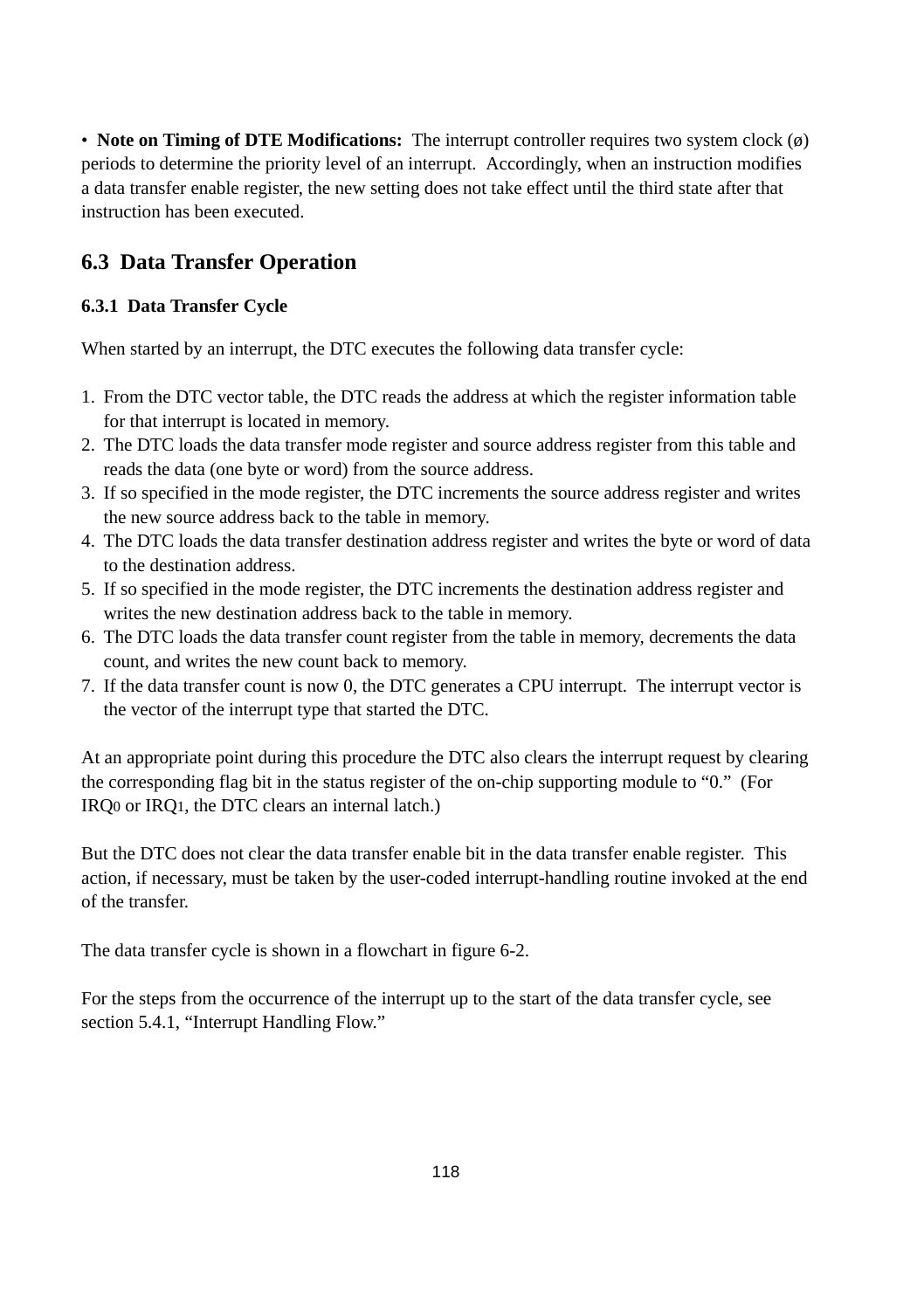

**Figure 6-2 Flowchart of Data Transfer Cycle**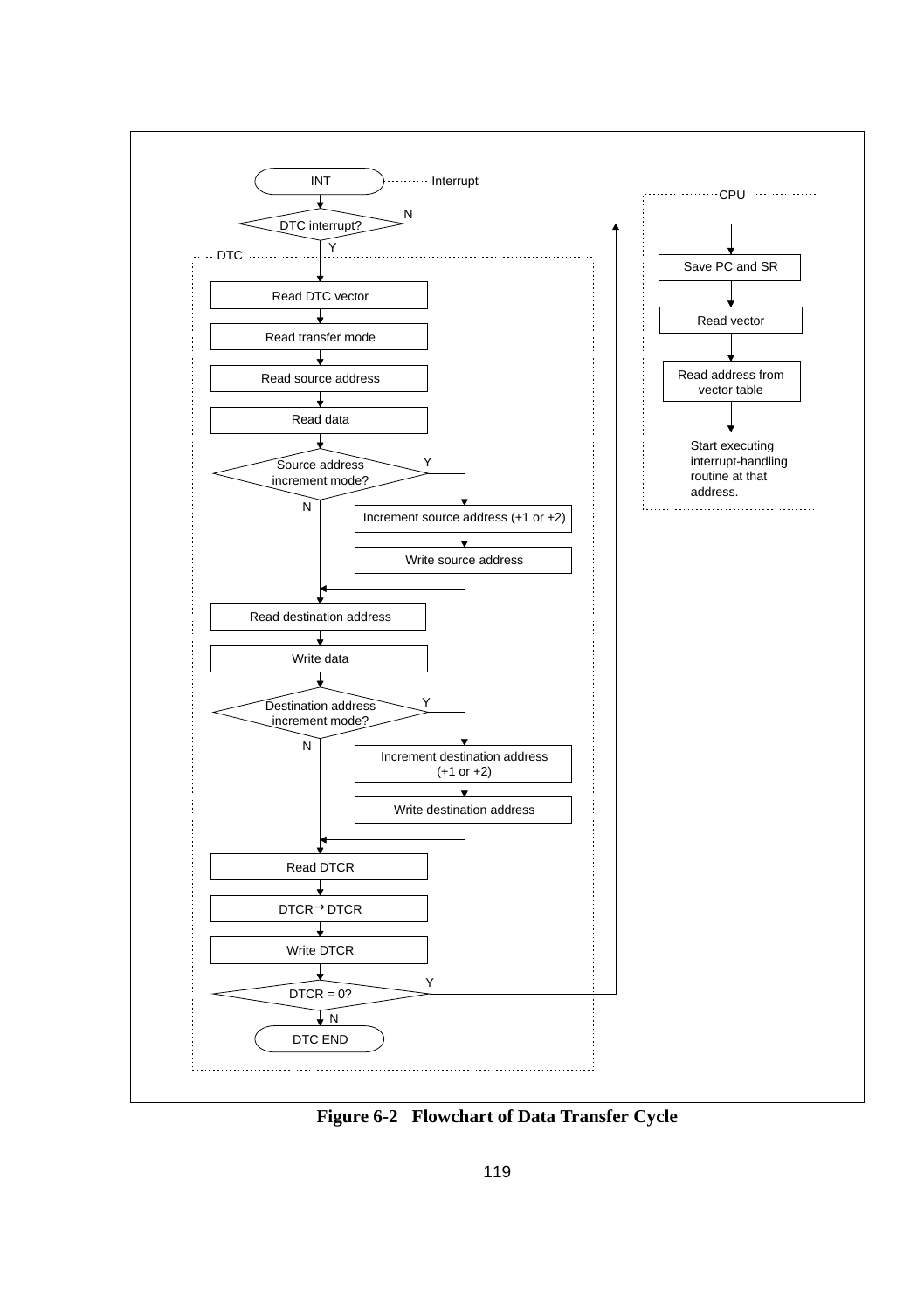#### **6.3.2 DTC Vector Table**

The DTC vector table is located immediately following the exception vector table at the beginning of page 0 in memory. For each interrupt that can request DTC service, the DTC vector table provides a pointer to an address in memory where the table of DTC control register information for that interrupt is stored. The register information tables can be placed in any available locations in page 0.



Note: TA , TA ,... : Addresses of DTC register information tables in memory. 0 1 Note: TA0, TA1, ...: Addresses of DTC register information tables in memory.

> In the normal case the register information tables are placed on a RAM. If the software does not need to modify the register information (addresses are fixed and transfer count is 1), it can be placed on ROM.

#### **Figure 6-3 DTC Vector Table**

In minimum mode, each entry in the DTC vector table consists of two bytes, pointing to an address in page 0. In maximum mode, for compatibility reasons, each DTC vector table entry consists of four bytes but the first two bytes are ignored; the last two bytes point to an address<br>Consists of four bytes but the first two bytes are ignored; the last two bytes point to an address which is implicitly assumed to be in page 0, regardless of the current page specifications.

Figure 6-4 shows one DTC vector table entry in minimum and maximum mode.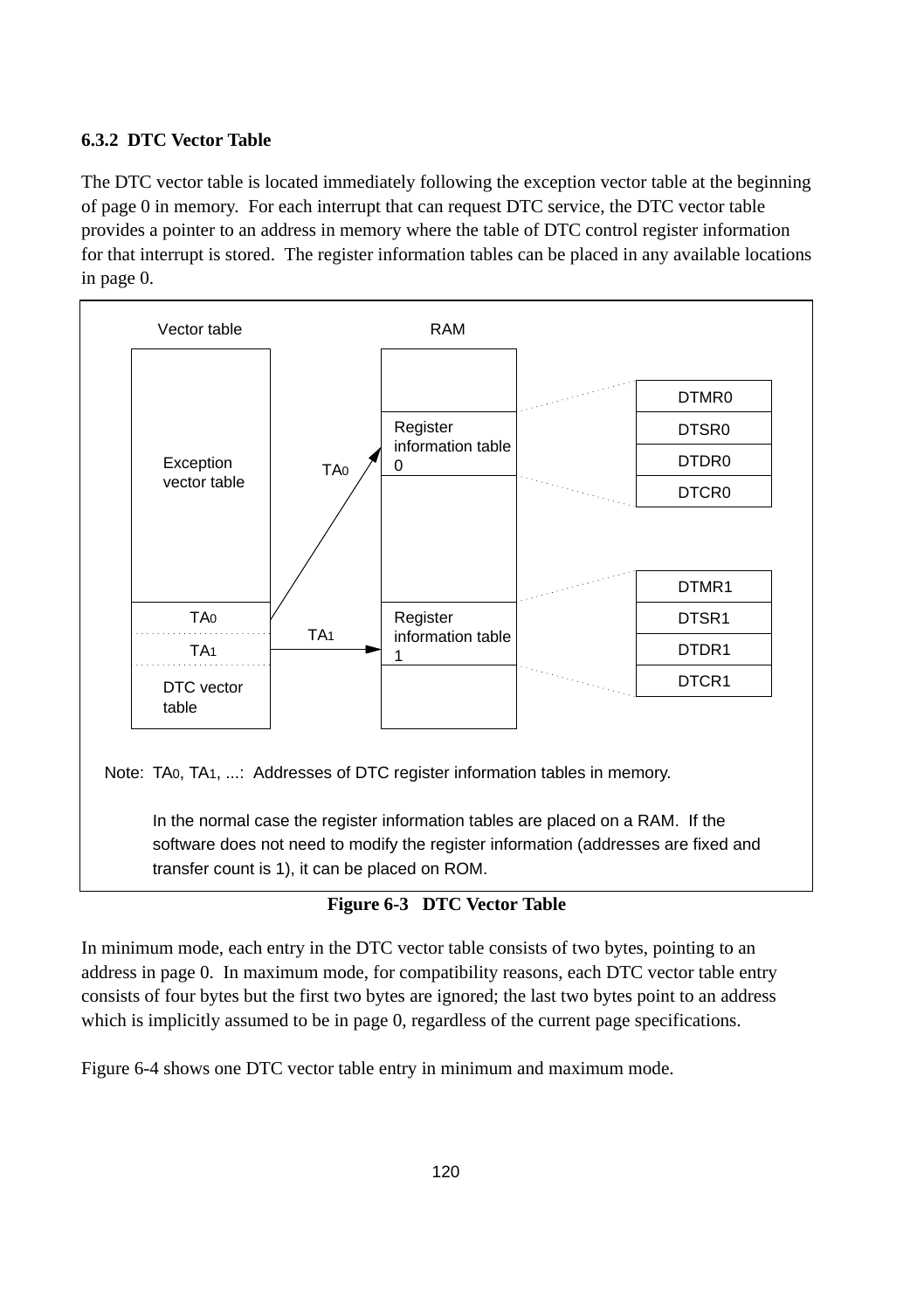

**Figure 6-4 DTC Vector Table Entry**

Table 6-4 lists the addresses of the entries in the DTC vector table for each interrupt.

|                  |             | <b>Address of DTC Vector</b> |                     |  |
|------------------|-------------|------------------------------|---------------------|--|
| Interrupt        |             | <b>Minimum Mode</b>          | <b>Maximum Mode</b> |  |
| IRQ <sub>0</sub> |             | H'0080 - H'0081              | H'0100 - H'0103     |  |
| IRQ <sub>1</sub> |             | H'0082 - H'0083              | H'0104 - H'0107     |  |
| 16-Bit           | ICI         | H'0088 - H'0089              | H'0110 - H'0113     |  |
| free-running     | OCIA        | H'008A - H'008B              | H'0114 - H'0117     |  |
| timer 1          | <b>OCIB</b> | H'008C - H'008D              | H'0118 - H'011B     |  |
| (FRT1)           | <b>FOVI</b> |                              |                     |  |
| 16-Bit           | ICI         | H'0090 - H'0091              | H'0120 - H'0123     |  |
| free-running     | <b>OCIA</b> | H'0092 - H'0093              | H'0124 - H'0127     |  |
| timer 2          | <b>OCIB</b> | H'0094 - H'0095              | H'0128 - H'012B     |  |
| (FRT2)           | <b>FOVI</b> |                              |                     |  |
| 16-Bit           | ICI         | H'0098 - H'0099              | H'0130 - H'0133     |  |
| free-running     | <b>OCIA</b> | H'009A - H'009B              | H'0134 - H'0137     |  |
| timer 3          | <b>OCIB</b> | H'009C - H'009D              | H'0138 - H'013B     |  |
| (FRT3)           | <b>FOVI</b> |                              |                     |  |

#### **Table 6-4 Addresses of DTC Vectors**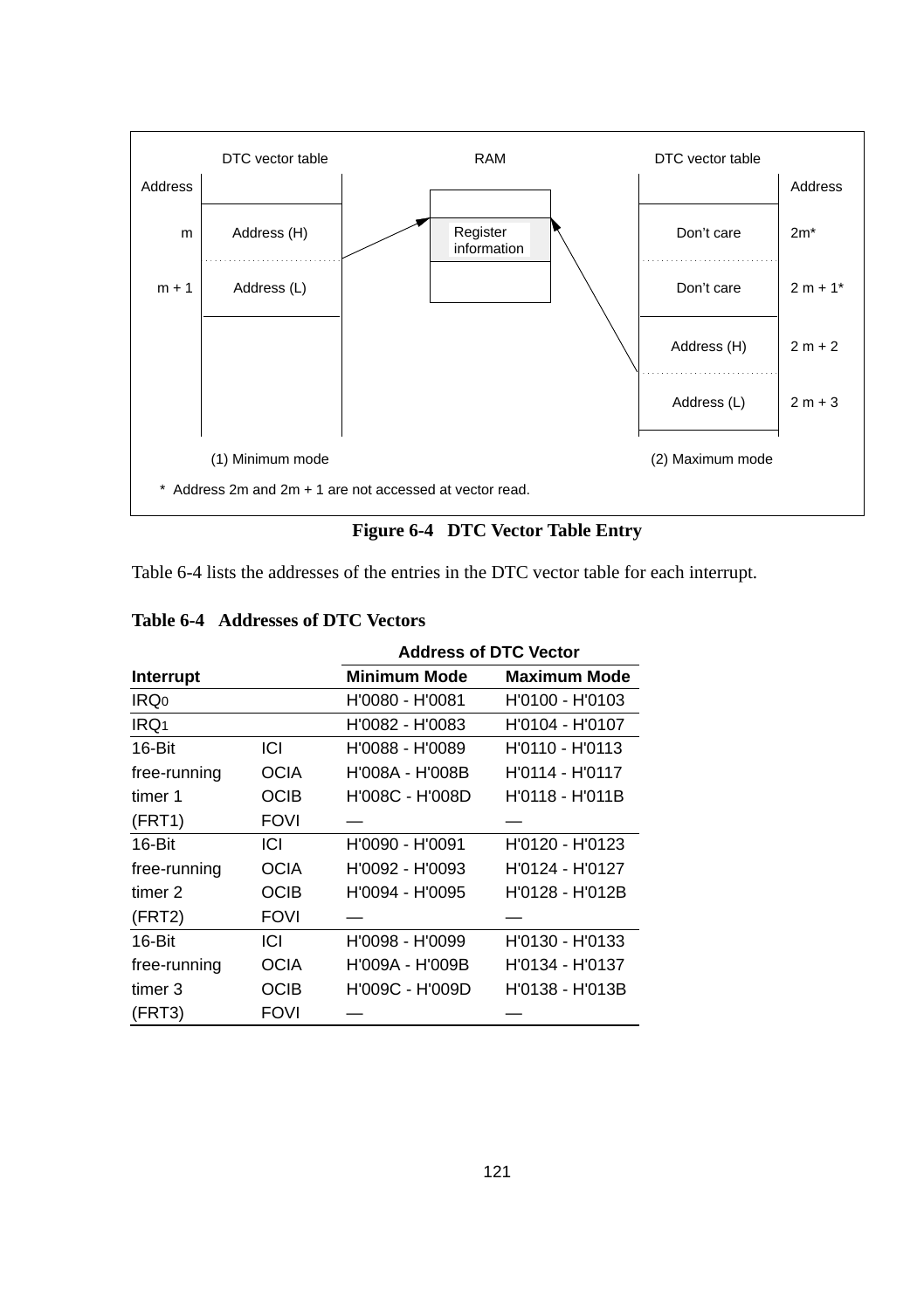|               |             | <b>Address of DTC Vector</b> |                     |  |
|---------------|-------------|------------------------------|---------------------|--|
| Interrupt     |             | <b>Minimum Mode</b>          | <b>Maximum Mode</b> |  |
| 8-Bit         | <b>CMIA</b> | H'00A0 - H'00A1              | H'0140 - H'0143     |  |
| timer         | <b>CMIB</b> | H'00A2 - H'00A3              | H'0144 - H'0147     |  |
|               | <b>OVI</b>  |                              |                     |  |
| Serial        | ERI         |                              |                     |  |
| communication | RXI         | H'00AA - H'00AB              | H'0154 - H'0157     |  |
| interface     | TXI         | <b>H'00AC - H'00AD</b>       | H'0158 - H'015B     |  |
| A/D converter | ADI         | H'00B0 - H'00B1              | H'0160 - H'0163     |  |

#### **Table 6-4 Addresses of DTC Vectors (cont)**

#### **6.3.3 Location of Register Information in Memory**

For each interrupt, the DTC control register information is stored in four consecutive words in memory in the order shown in figure 6-5.



**Figure 6-5 Order of Register Information**

#### **6.3.4 Length of Data Transfer Cycle**

Table 6-5 lists the number of states required per data transfer, assuming that the DTC control register information is stored in on-chip RAM. This is the number of states required for loading and saving the DTC control registers and transferring one byte or word of data. Two cases are considered: a transfer between on-chip RAM and a register belonging to an I/O port or on-chip supporting module (i.e., a register in the register field from addresses H'FF80 to H'FFFF); and a transfer between such a register and external RAM.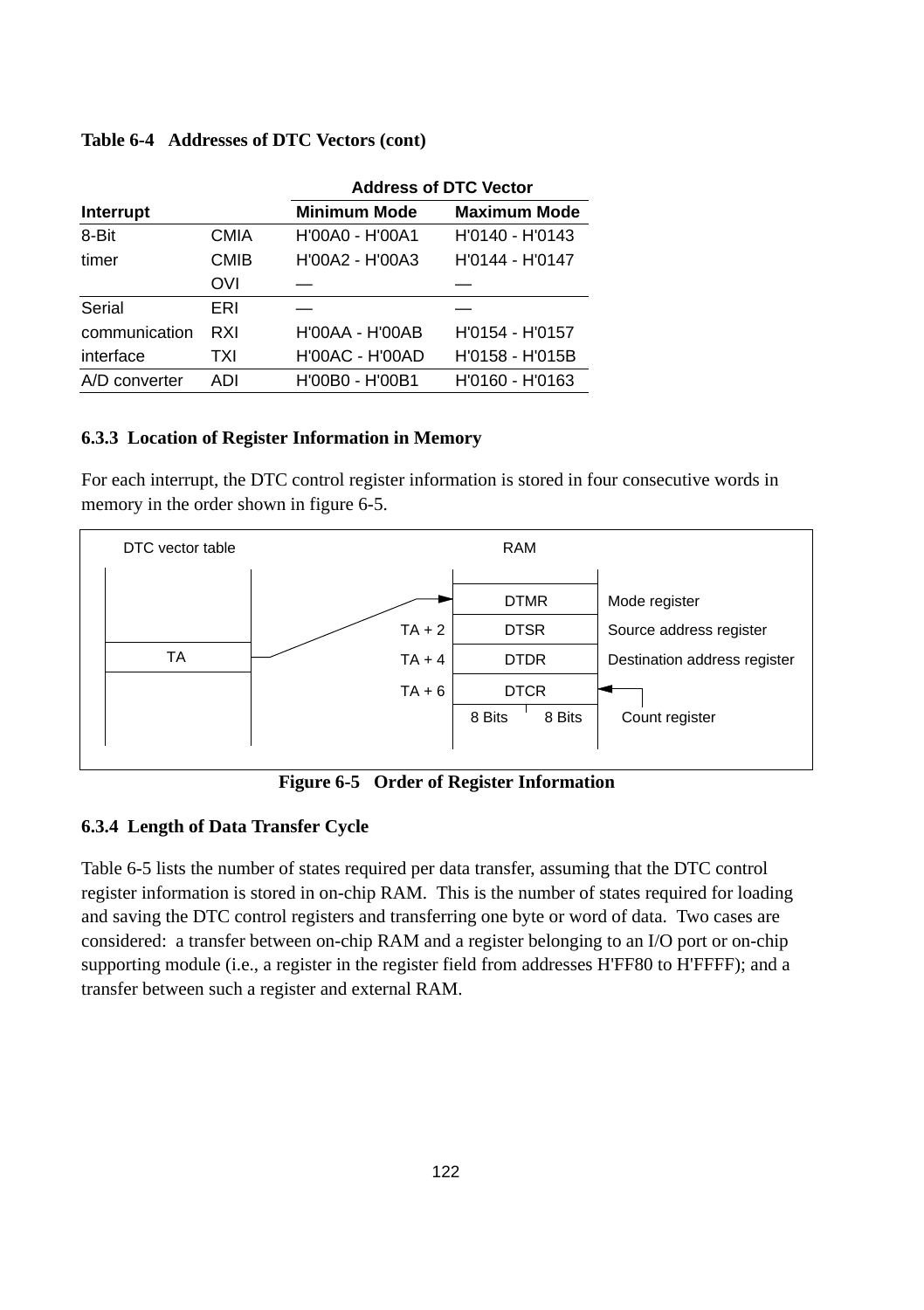| <b>Increment Mode</b> |           | On-Chip RAM ↔ Module or I/O |                      | External RAM $\leftrightarrow$ Module or I/O |                      |
|-----------------------|-----------|-----------------------------|----------------------|----------------------------------------------|----------------------|
| <b>Source</b>         | Destina-  |                             | <b>Register</b>      |                                              | <b>Register</b>      |
| (SI)                  | tion (DI) | <b>Byte Transfer</b>        | <b>Word Transfer</b> | <b>Byte Transfer</b>                         | <b>Word Transfer</b> |
| $\Omega$              |           | 31                          | 34                   | 32                                           | 38                   |
| $\Omega$              |           | 33                          | 36                   | 34                                           | 40                   |
|                       |           | 33                          | 36                   | 34                                           | 40                   |
|                       |           | 35                          | 38                   | 36                                           | 42                   |

#### **Table 6-5 Number of States per Data Transfer**

**Note:** Numbers in the table are the number of states.

The values in table 6-5 are calculated from the formula:

#### $N = 26 + 2 \times SI + 2 \times DI + Ms + Mp$

Where MS and MD have the following meanings:

MS: Number of states for reading source data

MD: Number of states for writing destination data

The values of MS and MD depend on the data location as follows:

| 10 Byte or word data in on-chip RAM: |  | 2 states |
|--------------------------------------|--|----------|
|--------------------------------------|--|----------|

| 2 Byte data in external RAM or register field: |  | 3 states |
|------------------------------------------------|--|----------|
|------------------------------------------------|--|----------|

**③ Word data in external RAM or register field: ⇒** 6 states

If the DTC control register information is stored in external RAM,  $20 + 4 \times SI + 4 \times DI$  must be added to the values in table 6-5.

The values given above do not include the time between the occurrence of the interrupt request and the starting of the DTC. This time includes two states for the interrupt controller to check priority and a variable wait until the end of the current CPU instruction. At maximum, this time equals the sum of the values indicated for items No. 1 and 2 in table 6-6.

If the data transfer count is 0 at the end of a data transfer cycle, the number of states from the end of the data transfer cycle until the first instruction of the user-coded interrupt-handling routine is executed is the value given for item No. 3 in table 6-6.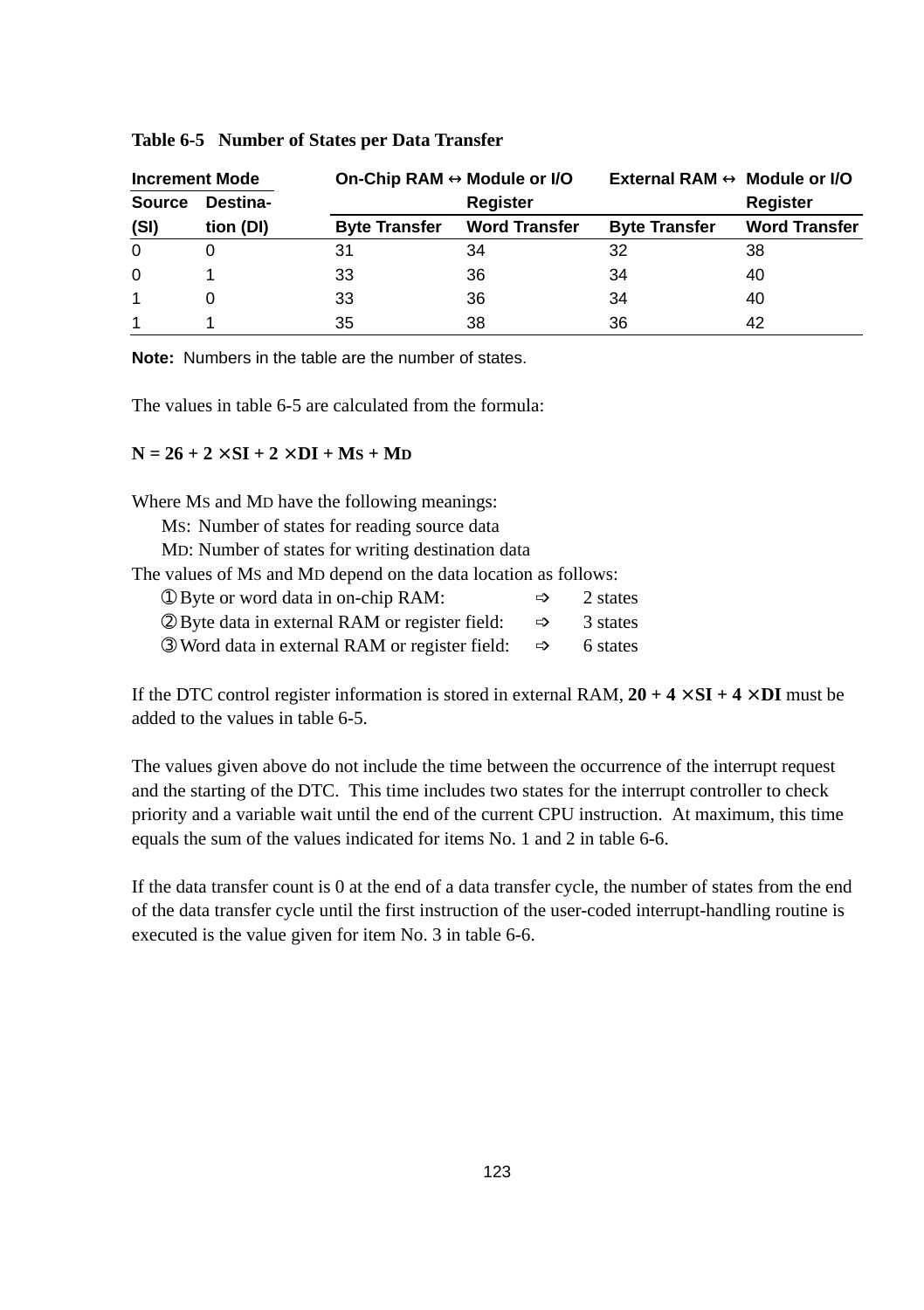#### **Table 6-6 Number of States before Interrupt Service**

|               |                                                                                      |                                                      | <b>Number of States</b> |                                            |  |
|---------------|--------------------------------------------------------------------------------------|------------------------------------------------------|-------------------------|--------------------------------------------|--|
|               | No. Reason for Wait                                                                  |                                                      | <b>Minimum Mode</b>     | <b>Maximum Mode</b>                        |  |
| 1             | Interrupt priority decision and comparison with<br>mask level in CPU status register |                                                      | 2 states                |                                            |  |
| $\mathcal{P}$ | Maximum number of<br>states to completion                                            | Instruction is in on-chip<br>memory                  | 38                      | (LDM instruction specifying all registers) |  |
|               | of current instruction                                                               | Instruction is in external<br>memory                 | $74 + 16m$              | (LDM instruction specifying all registers) |  |
| 3             | Saving of PC and SR<br>or PC, CP, and SR                                             | Stack is in on-chip RAM                              | 16                      | 21                                         |  |
|               |                                                                                      | and instruction prefetch Stack is in external memory | $28 + 6m$               | $41 + 10m$                                 |  |

m: Number of wait states inserted in external memory access

# **6.4 Procedure for Using the DTC**

A program that uses the DTC to transfer data must do the following:

- 1. Set the appropriate DTMR, DTSR, DTDR, and DTCR register information in the memory location indicated in the DTC vector table.
- 2. Set the data transfer enable bit of the pertinent interrupt to "1," and set the priority of the interrupt source (in the interrupt priority register) and the interrupt mask level (in the CPU status register) so that the interrupt can be accepted.
- 3. Set the interrupt enable bit in the control register for the interrupt source. (For IRQ0 and IRQ1, the control register is the port 1 control register, P1CR.)

Following these preparations, the DTC will be started each time the interrupt occurs. When the number of bytes or words designated by the DTCR value have been transferred, after transferring the last byte or word, the DTC generates a CPU interrupt.

The user-coded interrupt-handling routine must take action to prepare for or disable further DTC data transfer: by readjusting the data transfer count, for example, or clearing the interrupt enable bit. If no action is taken, the next interrupt of the same type will start the DTC with an initial data transfer count of 65,536.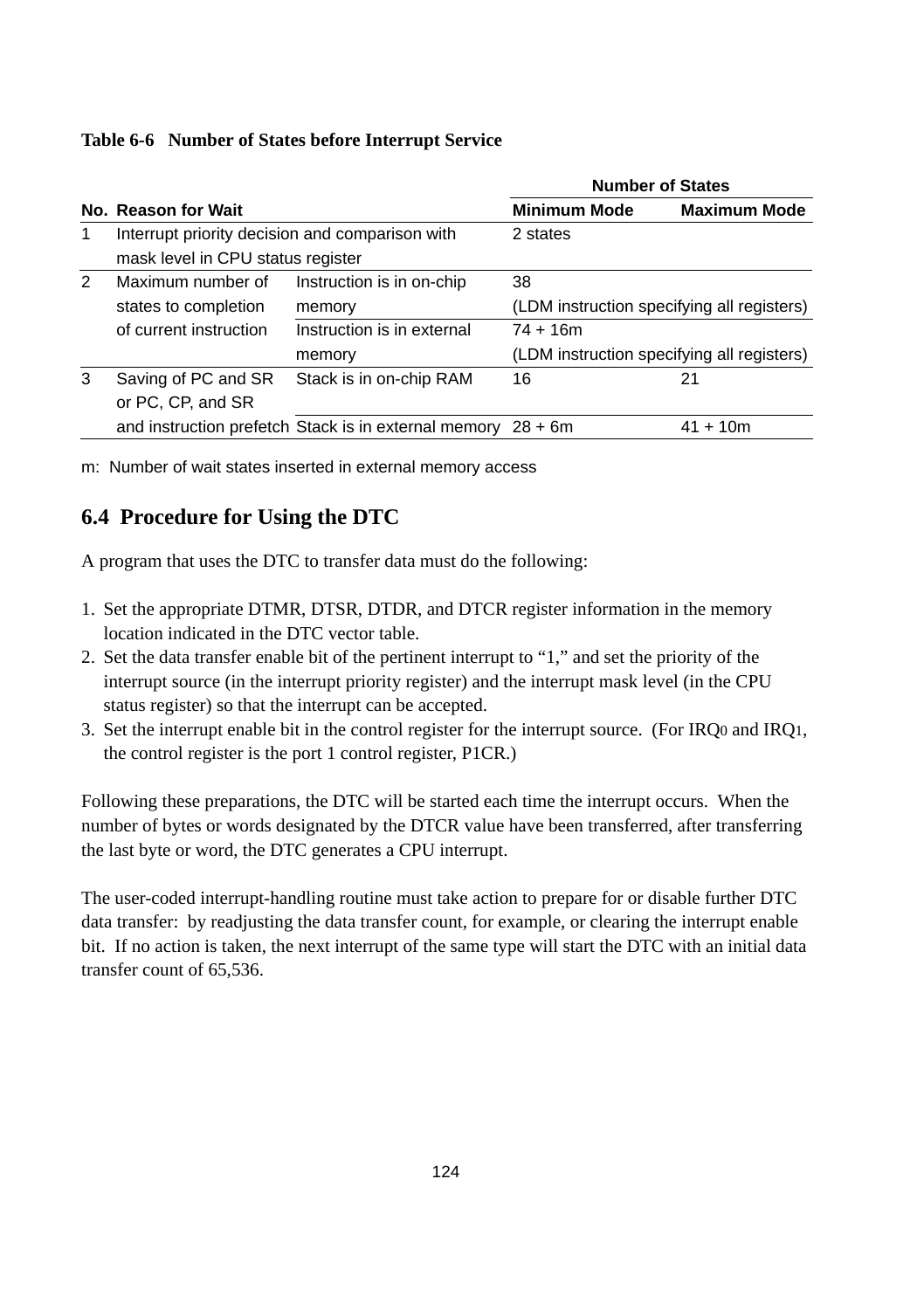### **6.5 Example**

**Purpose:** To receive 128 bytes of serial data via the serial communication interface.

#### **Conditions:**

- Operating mode: Minimum mode
- Received data are to be stored in consecutive addresses starting at H'FC00.
- DTC control register information for the RXI interrupt is stored at addresses H'FB80 to H'FB87.
- Accordingly, the DTC vector table contains H'FB at address H'00AA and H'80 at address H'00AB.
- The desired interrupt mask level in the CPU status register is 4, and the desired SCI interrupt priority level is 5.

#### **Procedure**

1. The user program sets DTC control register information in addresses H'FB80 to H'FB87 as shown in table 6-7.

| <b>Address</b> | <b>Register</b> | <b>Description</b>                   | <b>Value Set</b> |
|----------------|-----------------|--------------------------------------|------------------|
|                |                 | Byte transfer                        |                  |
| H'FB80         | <b>DTMR</b>     | Source address fixed                 | H'2000           |
|                |                 | Increment destination address        |                  |
| H'FB82         | <b>DTSR</b>     | Address of SCI receive data register | <b>H'FFDD</b>    |
| H'FB84         | <b>DTDR</b>     | Address H'FC00                       | H'FC00           |
| H'FB86         | <b>DTCR</b>     | Number of bytes to be received: 128  | H'0080           |

#### **Table 6-7 DTC Control Register Information Set in RAM**

- 2. The program sets the RI (SCI Receive Interrupt) bit in the data transfer enable register (bit 5 of register DTED) to "1."
- 3. The program sets the interrupt mask in the CPU status register to 4, and the SCI interrupt priority in bits 6 to 4 of interrupt priority register IPRD to 5.
- 4. The program sets the SCI to the appropriate receive mode, and sets the receive interrupt enable (RIE) bit in the serial control register (SCR) to "1" to enable receive interrupts.
- 5. Thereafter, each time the SCI receives one byte of data, it requests an RXI interrupt, which the interrupt controller directs toward the DTC. The DTC transfers the byte from the SCI's receive data register (RDR) into RAM, and clears the interrupt request before ending.